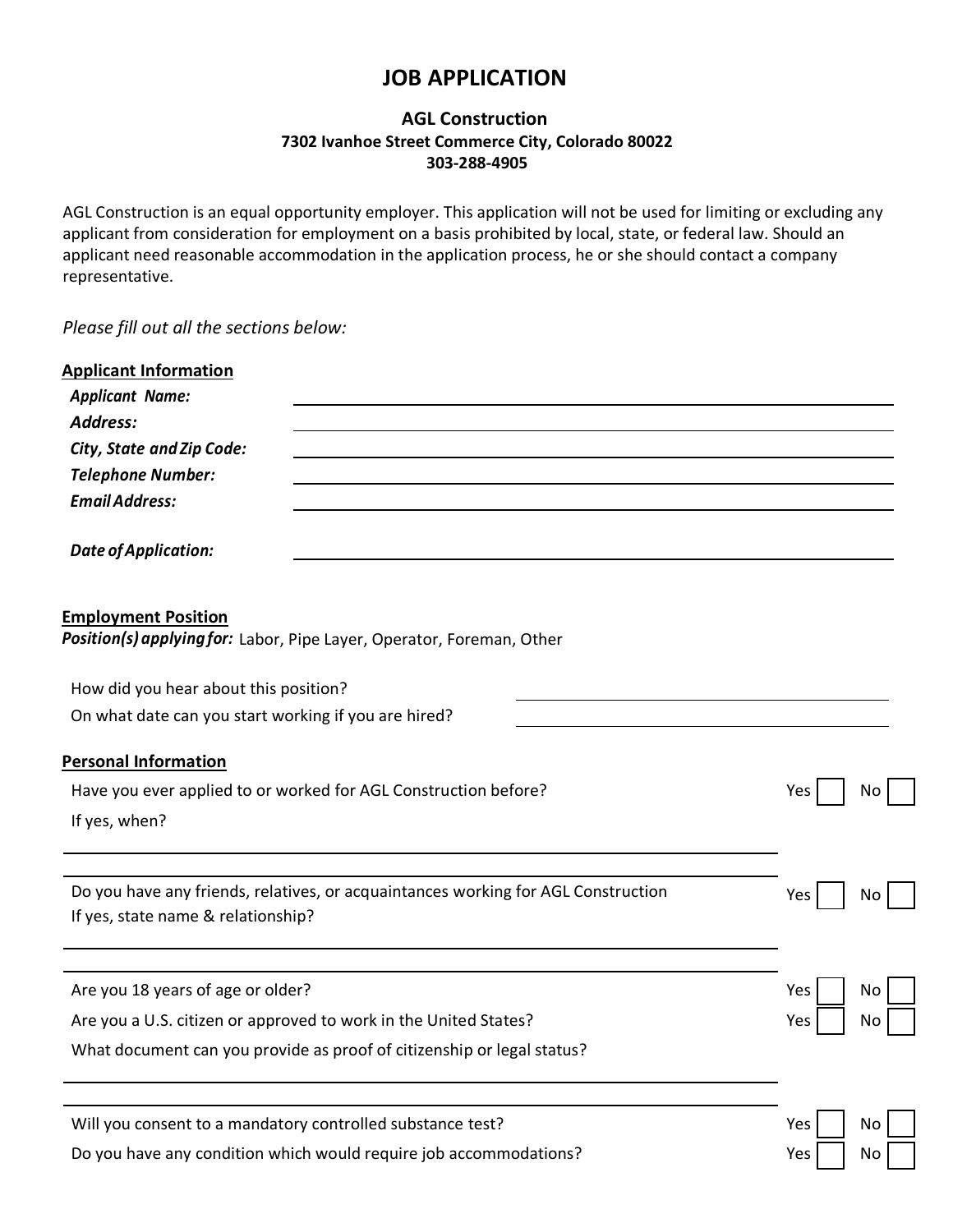## **Job/Skills Qualifications**

Please list below the skills and qualifications you possess for the position for which you are applying:

*(Note:AGLConstructioncomplieswiththeADAandconsidersreasonableaccommodationmeasuresthatmaybe necessary for eligible applicants/employees to perform essential functions.)*

#### **Education and Training**

#### **High School**

| Name | Location (City, State) | Year Graduated | Degree Earned |
|------|------------------------|----------------|---------------|
|      |                        |                |               |

#### **College/University**

| Name | Location (City, State) | Year Graduated | Degree Earned |
|------|------------------------|----------------|---------------|
|      |                        |                |               |

#### **Vocational School/Specialized Training**

| Name | Location (City, State) | <b>Year Graduated</b> | Degree Earned |
|------|------------------------|-----------------------|---------------|
|      |                        |                       |               |

#### **Military:**

Are you a member of the Armed Services? What branch of the military did you enlist? What was your military rank when discharged?

How many years did you serve in the military?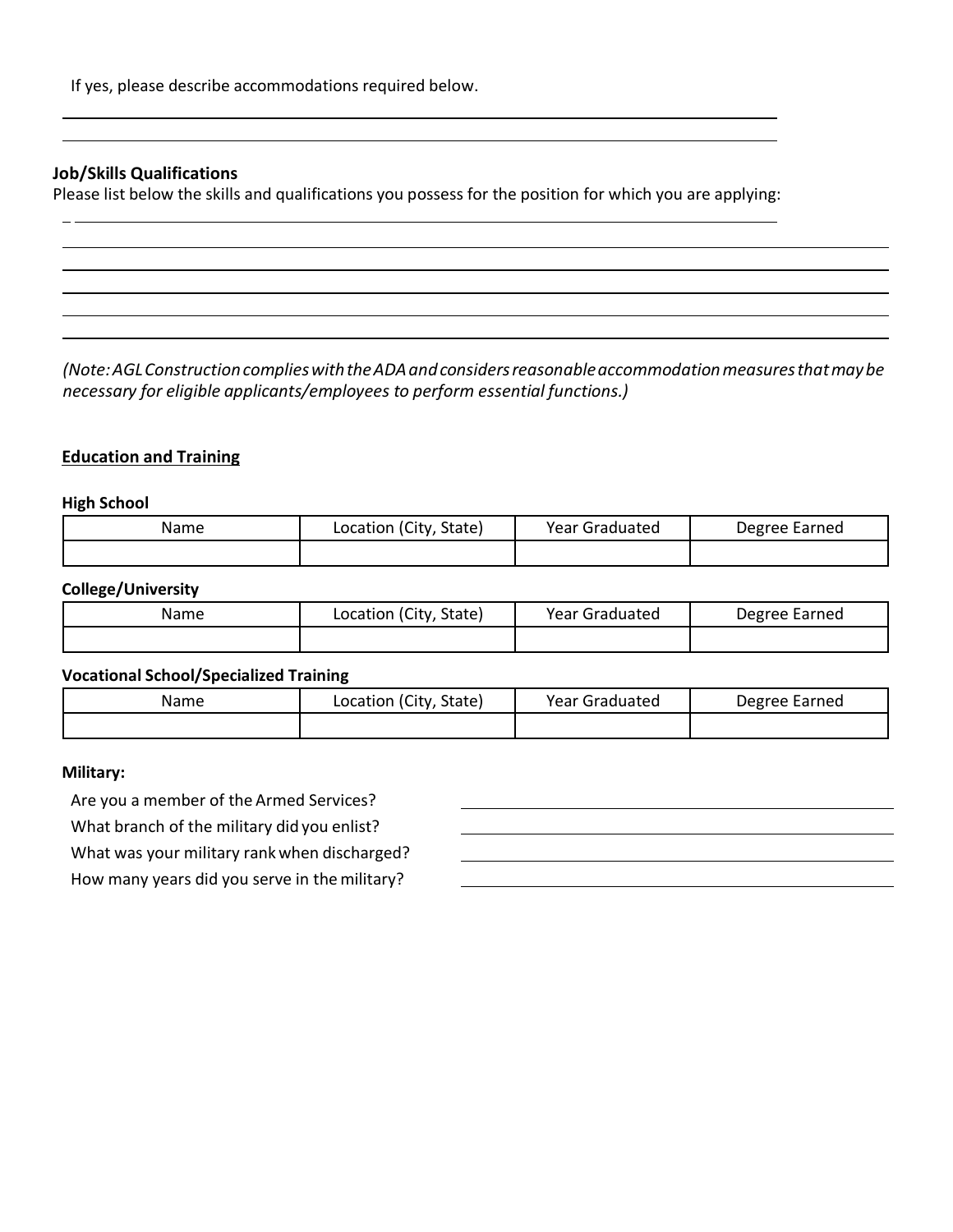What military skills do you possess that would be an asset for this position?

| <b>Previous Employment</b> |  |
|----------------------------|--|
| <b>Employer Name:</b>      |  |
| Job Title:                 |  |
| <b>Supervisor Name:</b>    |  |
| <b>Employer Address:</b>   |  |
| City, State and Zip Code:  |  |
| <b>Employer Telephone:</b> |  |
| Dates Employed:            |  |
| Reason for leaving:        |  |
|                            |  |
| <b>Employer Name:</b>      |  |
| Job Title:                 |  |
| <b>Supervisor Name:</b>    |  |
| <b>Employer Address:</b>   |  |
| City, State and Zip Code:  |  |
| <b>Employer Telephone:</b> |  |
| Dates Employed:            |  |
| Reason for leaving:        |  |
|                            |  |
| <b>Employer Name:</b>      |  |
| Job Title:                 |  |
| <b>Supervisor Name:</b>    |  |
| <b>Employer Address:</b>   |  |
| City, State and Zip Code:  |  |
| <b>Employer Telephone:</b> |  |
| Dates Employed:            |  |
| Reason for leaving:        |  |

# *References*

Please provide 3 personal and professional reference(s) below:

| Reference | <b>Contact Information</b> |
|-----------|----------------------------|
|           |                            |
|           |                            |
|           |                            |

## *AT-WILL EMPLOYMENT*

The relationship between you and the AGL Construction is referred to as "employment at will." This means that your employment can be terminated at any time for any reason, with or without cause, with or without notice, by you or AGL Construction. No representative of AGL Construction has authority to enter any